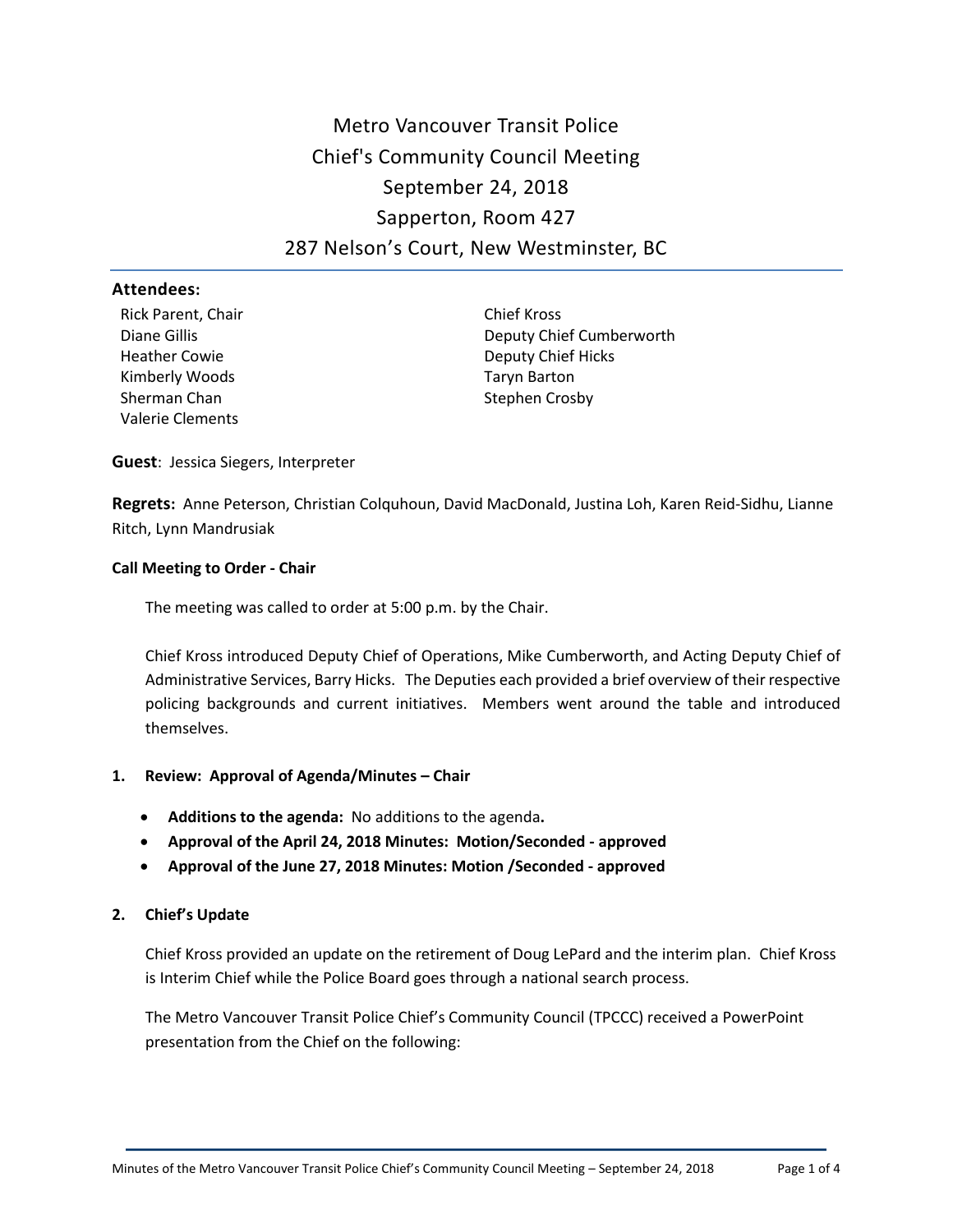- $\circ$  Bus Loop Patrols Efforts being made to increase bus loop patrols include working alongside Transit Security and Transit Supervisors as well as proactively engaging bus operators and transit riders.
- $\circ$  Lower Lonsdale Project Patrols of the Lower Lonsdale area were conducted over the summer on Fridays and Saturdays in partnership with North Vancouver RCMP.
- $\circ$  Centralized Detention Facility six month pilot project aimed to simplify the prisoner transport and booking process.
- o Canadian Police Canine Association Trials Placed third and fourth nationwide in overall detection and were the highest placed explosive detection dog teams in the competition.

The Chief provided more information on the Transit Police Dog Service program and answered questions from the TPCCC.

There was some discussion around current events such as municipal elections and the announcement of the expansion of the system.

## **3. Social Media – Stephen Crosby**

Mr. Crosby thanked the TPCCC for providing their social media handles which have been compiled and provided to the TPCCC as part of the meeting package. Mr. Crosby provided an overview of Transit Police's Communication department and outlined the role of the Communication Advisor in regards to social media. Mr. Crosby proposed promoting TPCCC associated events on social media and requested that TPCCC members choose one or two key events for consideration. Details should be sent to Ms. Barton or directly to Mr. Crosby. Members without social media can use word-ofmouth. Ms. Woods shared the details of a recent event in the deaf and hard of hearing community.

## **4. See Something Say Something Campaign Updates – Stephen Crosby**

Mr. Crosby provided an update on the See Something Say Something campaign. The 'Safety & Security' board that is on every SkyTrain will be updated to feature the texting program. This will be rolled out over the next couple of months. There is also an audio clip that will play on SkyTrain featuring Seth Rogan providing the texting number. The audio clip was played for the TPCCC. There was a suggestion to add braille to cards being developed and accordingly, Mr. Crosby will speak to TransLink. Furthermore, Mr. Crosby showed the new Transit Police vehicle cut-out which prominently features the See Something Say Something campaign. These cut-outs will be handed out at events. The TPCCC deliberated and there was discussion around the effectiveness of life-sized cardboard cutouts of police officers.

## **5. Review of Terms of Reference – Diane Gillis**

Ms. Gillis led a discussion on the Terms of Reference, which was previously distributed as part of the meeting package. The Structure and Protocol section was highlighted which outlines representation geographically and by group. The TPCCC discussed the maximum term of six consecutive years and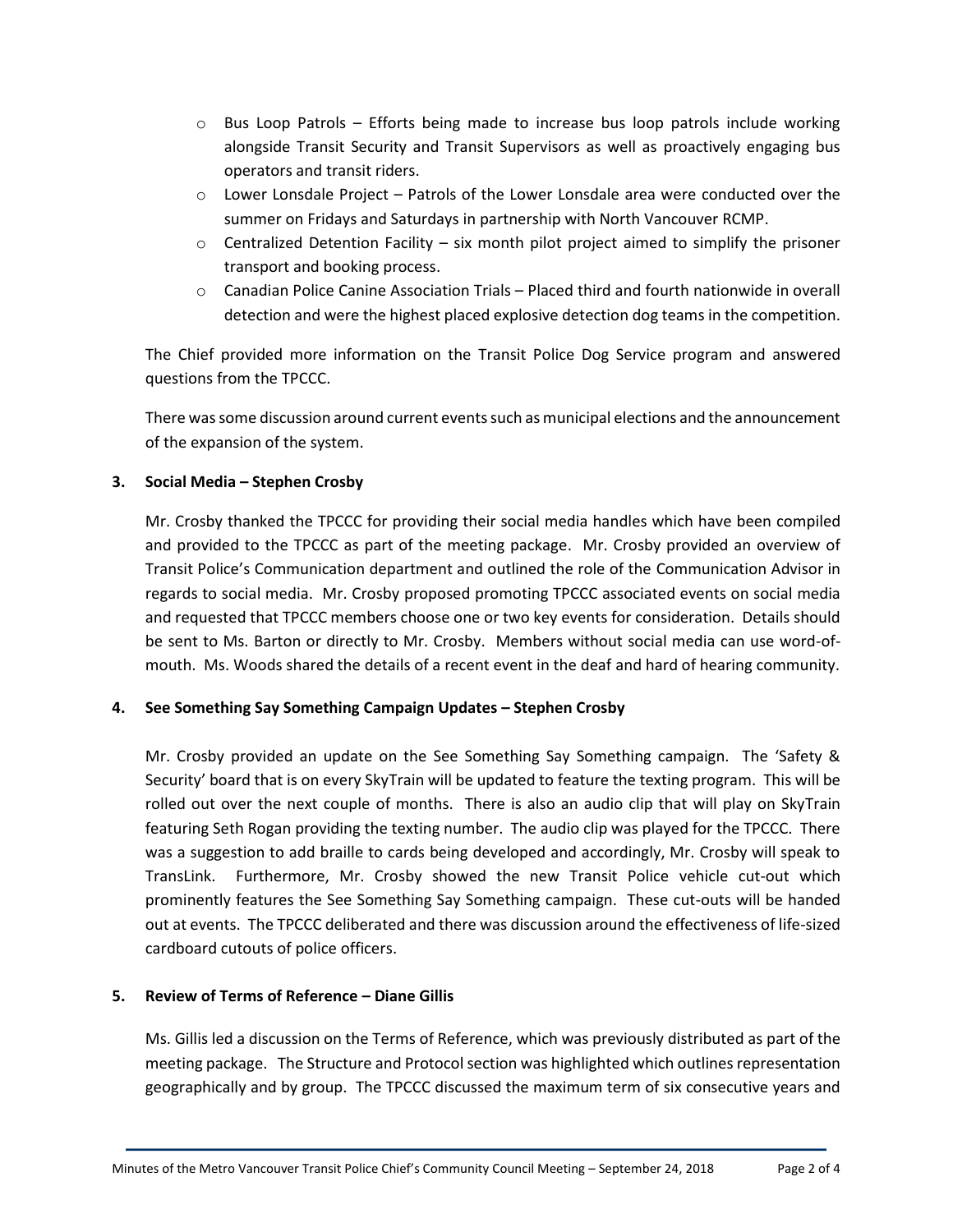the importance of having an alternate attend when a member cannot. Ms. Gillis asked for volunteers to review membership and Ms. Clement volunteered. The Chair also offered to assist if needed. Ms. Cowie offered to send some copy edits for suggestion to the Terms of Reference. The TPCCC deliberated on instances where the Chair and Co-Chair may not be available and the TPCCC agreed that a Chair could be nominated at a meeting if necessary.

#### **6. Stakeholder Representation – Chief/Stephen Crosby**

Chief Kross and Mr. Crosby have been reviewing stakeholder representation on the TPCCC to identify stakeholder groups that may be missing. The Neighbourhood Police Officers (NPO) may be able to assist in identifying potential new members. The Chief would like to have more people around the table as it allows more opportunity for collaboration. A slide was shown that outlined Stakeholder Groups in two of the Community Service Areas. Currently the TPCCC is missing representation for the following groups: Indigenous, Addictions, Homeless, LGBTQ. The Chair offered to approach groups in Surrey if any are identified.

Action: Send slide to Membership Committee for consideration.

The TPCCC deliberated and suggested that it may be beneficial to follow up by phone with current members who have not attended recently. The TPCCC also discussed engagement and there was a suggestion to focus more on action or task based items so members feel a greater sense of contribution and commitment.

## **7. Round Table: Community Events**

**Kimberly** – Attended a rally last week in Victoria; International Week of the Deaf which promotes awareness and human rights of deaf people around the world; Kimberly noted that overall her community islooking for inclusion and gave some examples such as including braille on cards/written material, doing more than just audio announcements. Deputy Chief Hicks answered questions on how a deaf person is taken into custody and provided further information.

**Rick** – Researching and writing about Critical Incident Stress Management (CISM) – Transit Police had some great information available online.

**Heather** – September 30<sup>th</sup> is the Climb for Alzheimer's; Art is for Alzheimer's; September 21<sup>st</sup> was world Azheimer's Day which saw Canada Place lit up in blue; developed a webinar with Transit Police Inspector Doug Semple and delivered it to Transit Police; partnering with YVR to train their green coat volunteers; continue to work with communities to create dementia friendly communities.

**Sherman** – Newcomers are learning about the transit system and system safety through TransLink; Transit Police can offer a perspective of policing in Canadian culture; Multicultural Seniors Fare; Sherman shared comments on community engagement with Transit Police and the TPCCC.